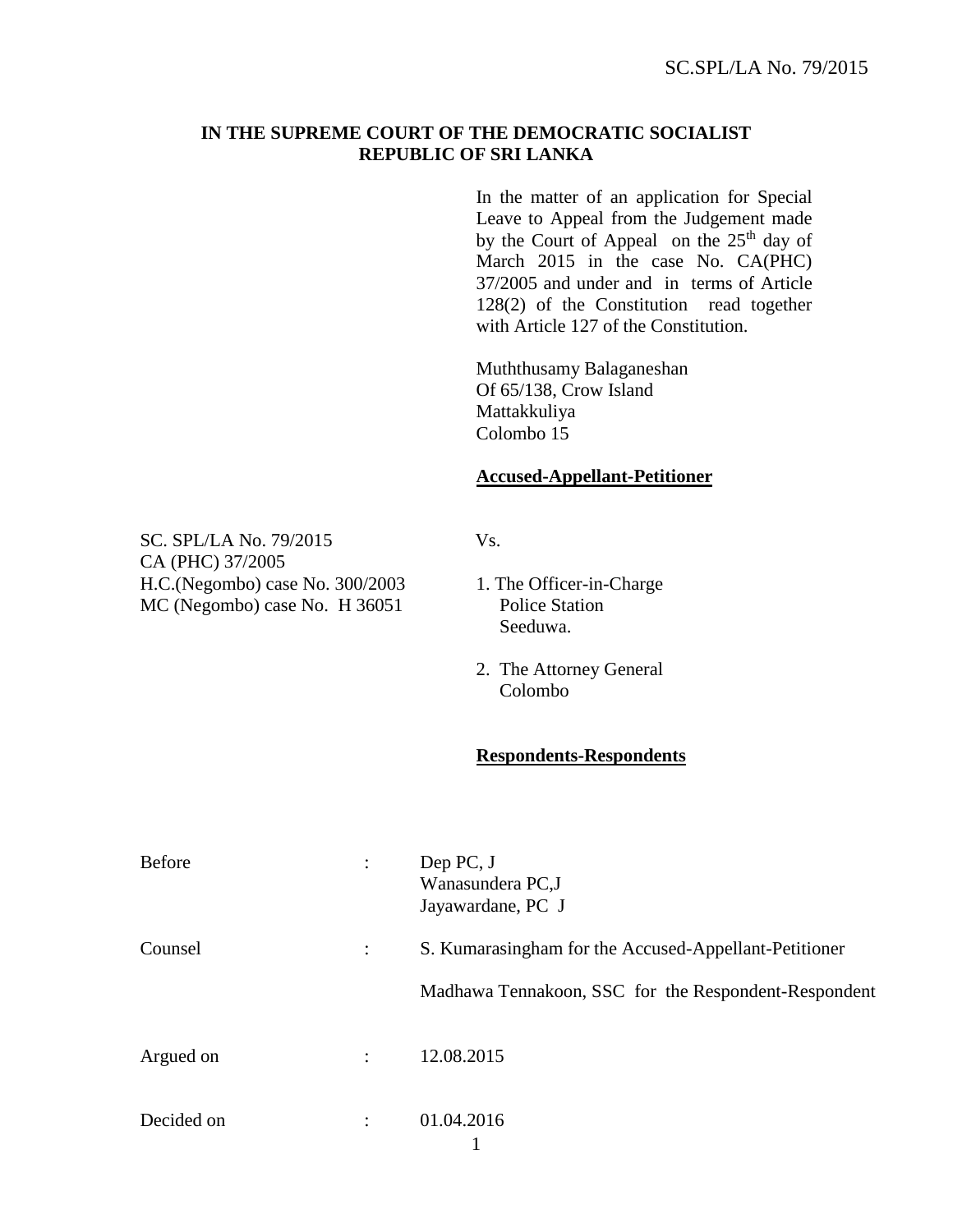## **Priyasath Dep, PC. J**

The Accused –Appellant- Petitioner-(hereinafter referred to as 'Petitioner') was convicted in the Magistrate's Court of Negombo under Motor Traffic Act and was sentenced to one year's imprisonment with a fine of Rs. 3500/- and in the event of a default in payment of the fine a default sentence of six months imprisonment will be imposed.

The Petitioner being aggrieved by the said judgment appealed to the High Court of Negombo. The High Court of Negombo on 17.01.2005 having heard the submissions made on behalf of the Petitioner and the Respondents upheld, the conviction and sentence imposed by the Magistrate Court.

Aggrieved by the said judgment, the Petitioner appealed against the judgment to the Court of Appeal in terms of article 138(1) of the Constitution.

At the commencement of the hearing in the Court of this Appeal, a preliminary objection was raised by the learned Counsel for the Respondents stating that the Court of Appeal has no jurisdiction to entertain the appeal as the jurisdiction to hear such appeals is vested in the Supreme Court by virtue of section 9 of the High Court of the Provinces (Special Provisions Act) No. 19 of 1990.

The Court of Appeal having considered the oral and written submissions of both parties upheld the preliminary objection raised on behalf of the Respondents and dismissed the Appeal entering judgment accordingly on 25.03.2015.

The Petitioner filed a Special Leave to Appeal Application dated 06.05.2015 to this Court seeking to obtain leave to appeal from the said judgment of the Court of Appeal, on the following two questions of law referred to in (a) and (b) of paragraph 9 of the Petition dated 06.05.2015.

- (a) Does the Court of Appeal have the jurisdiction, by virtue of article 138(1) of the Constitution and as provided for under article 154(P) 6 of the Constitution to hear an appeal against a decision of the High Court whether given by way of an Appeal or on Revision in the exercise of its jurisdiction under article 154 P (3) (b) of the Constitution.
- (b) Could an ordinary law namely, the High Court of Provinces (Special Provisions) Act No. 19 of 1990 override a constitutional provision namely Article 138(1) and consequently deprive the Court of Appeal of its jurisdiction to hear an Appeal against a decision of the High Court whether given by way of an Appeal or on revision in the exercise of its jurisdiction under article 154 P (3)(b) of the Constitution.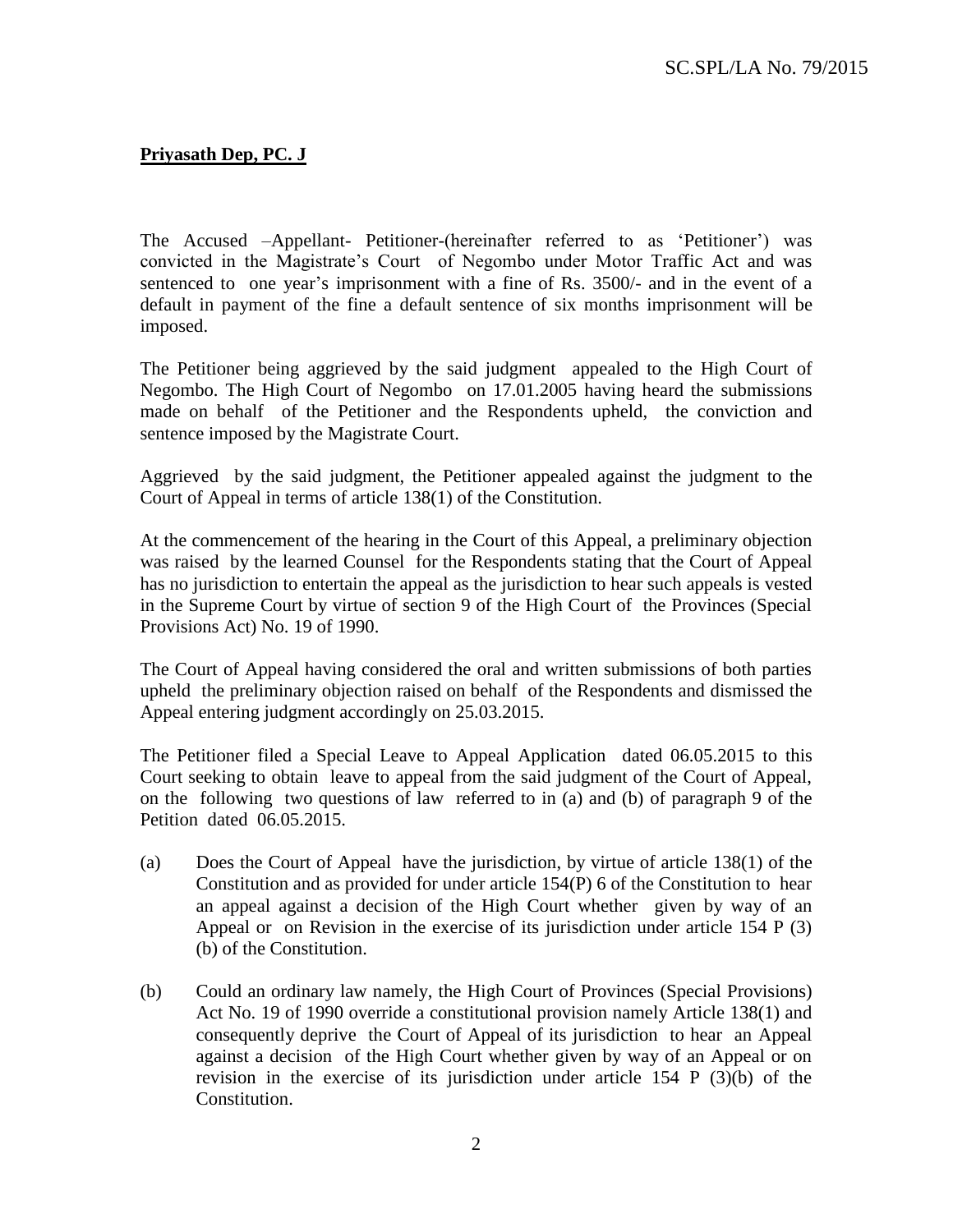As these two questions of law are the threshold issues pertaining to jurisdiction, this Court decided to consider these questions as preliminary issues and heard the oral submissions of the parties and directed the parties to file written submissions.

The learned Counsel for the Petitioner submitted that in terms of Article 138(1) read along with the provisions under article154 P(6) of the Constitution, the Court of Appeal has jurisdiction to hear an appeal against a decision of a High Court whether given by way of an Appeal or on Revision in the exercise of its jurisdiction in terms of article 154P(3)(b) of the Constitution.

Article  $154 P(6)$  – reads as follows:-

'Subject to the provisions to the Constitution and **any law**, any person aggrieved by a final order, judgment or sentence of any such Court, in the exercise of its jurisdiction under paragraphs (3) (b) or (3) (c) or (4) may appeal there from to the Court of Appeal in accordance with Article 138.'

It is appropriate at this stage to refer to Article 138(1) which refer to the appellate jurisdiction of the Court of Appeal. Article 138(1) reads thus:

'The Court of Appeal shall have and exercise subject to the provisions of the Constitution or of **any law**, an appellate jurisdiction for the correction of all errors in fact or in law which shall be [committed by the High Court, in the exercise of its appellate or original jurisdiction or by any court of First Instance], tribunal or other institution and sole and exclusive cognizance, by way of appeal, revision and *restitutio in integrum*, of all causes, suits, actions, prosecutions, matters and things [of which such High Court ,Court of First Instance] tribunal or other institution may have taken cognizance'

The Thirteenth Amendment to the Constitution under Article 154P. (1) established High Court of Provinces. The Jurisdiction is given under Article 154P. (3) which reads as follows.

154(P) (3) Every such High Court shall-

- (a) exercise according to law, the original criminal jurisdiction of the High Court of Sri Lanka in respect of offences committed within the Province;
- (b) Notwithstanding anything in Article 138 and subject to **any law**, exercise appellate and revisionary jurisdiction in respect of convictions sentences and orders entered or imposed by Magistrates Courts and Primary Courts within the Province ;
- (c) exercise such other jurisdiction and powers as Parliament may, by law provide,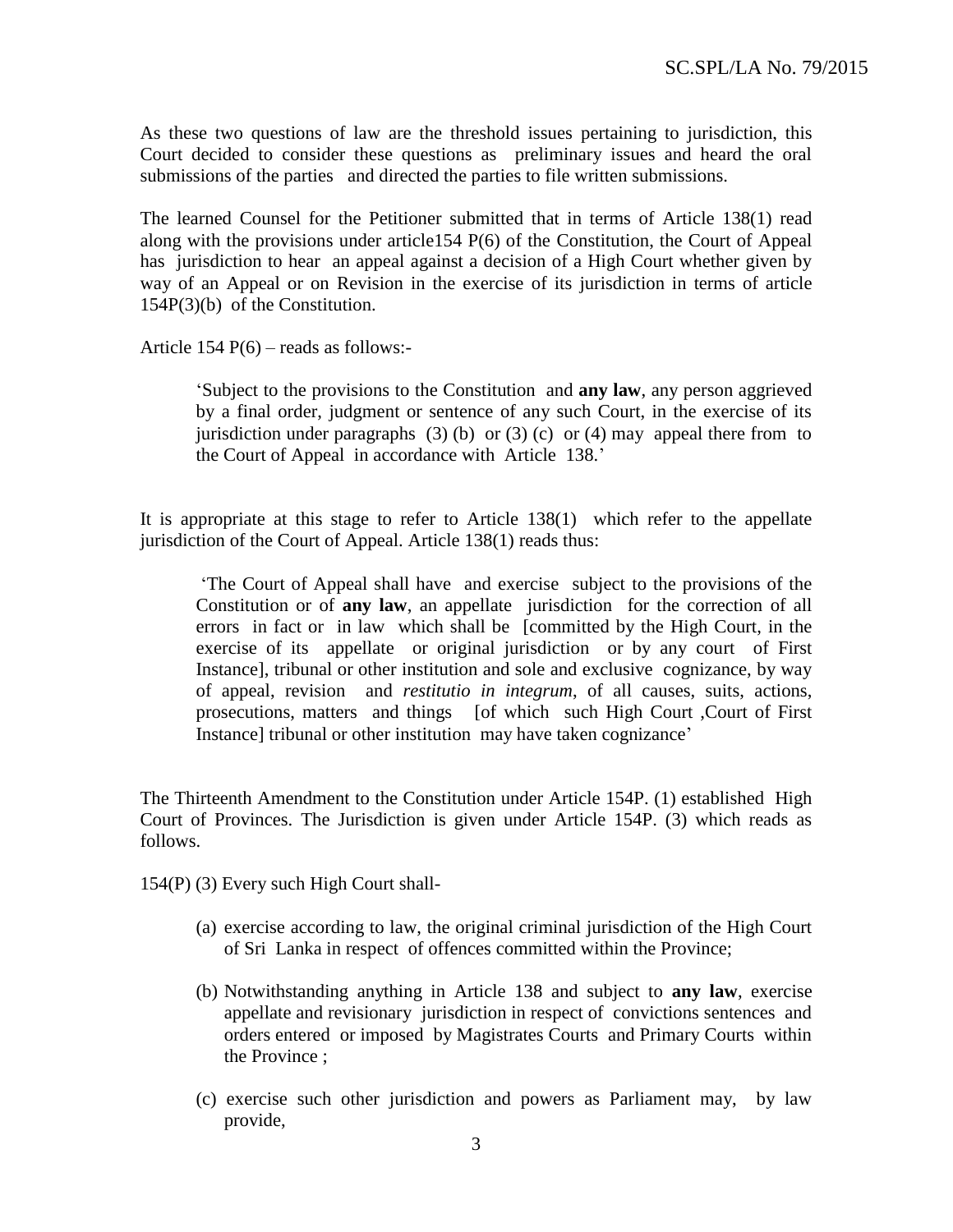Under Article 154(P) (6) the appeal lay to the Court of Appeal when the High Court exercises its jurisdiction under 3 (b), 3 (c) and 4 of Article 154 (P) in accordance with Article 138 of the Constitution. Article 154(P) (6) reads thus:

'Subject to the provisions of the Constitution and **any Law**, any person aggrieved by a final order, judgment or sentence of any such court in the exercise of its jurisdiction under paragraphs (3) (b) or (3) (c) or 4 may appeal there from to the Court of Appeal in accordance with Article 138'.

When Articles 138, 154 (3) and 154(6) considered without reference to High Court (Special Provisions) Act No. 19of 1990 an appeal shall be filed in the Court of Appeal from the judgments of the High Court when it exercises appellate, revisionary and original jurisdiction. This situation has changed with the introduction of High Court (Special Provisions) Act no 19of 1990.

It should be noted that the jurisdiction conferred on the Court of Appeal under Article 138 and 154(P) (6) are subject to the provisions of the Constitution and **any Law.** It was held in a series of cases that Article 138 and 154(P) (6) are enabling articles subject to the provisions of the Constitution and **any Law**.

Therefore it is imperative to consider the provisions of High Court (Special Provisions) Act No 19of 1990. This act lays down the procedure in relation to exercising of power and jurisdiction conferred on High Court of Provinces under Article 154(P) of the Constitution. Section 9 of the High Court of Provinces(Special Provisions) Act 19 of 1990 reads thus:

Subject to the provisions of this Act or any other law, any person aggrieved by  $-$ 

(a) a final order, judgement, decree or sentence of a High Court established by Article 154P of the Constitution in the exercise of the appellate jurisdiction vested in it by paragraph (3) (b) of Article 154P of the Constitution or section 3 of this Act or any other law, in any matter or proceeding whether civil or criminal which involves a substantial question of law, may appeal therefrom to the Supreme Court if the High Court grants leave to appeal to the Supreme Court *ex mero motu* or at the instance of any aggrieved party to such matter or proceedings:

It is abundantly clear that the appeal against the judgment of the High Court when exercising the appellate jurisdiction should be filed in the Supreme Court.

The Learned Counsel for the Petitioner relied on the decision of the Supreme Court *in Abeygunasekera vs. Setunga and others* ([1997] Sri.L.R pp 61-69). It was held that:-

' The Appellate jurisdiction of the Court of Appeal under Article138(1) read with Article154P(6 ) of the Constitution is not limited to correcting errors committed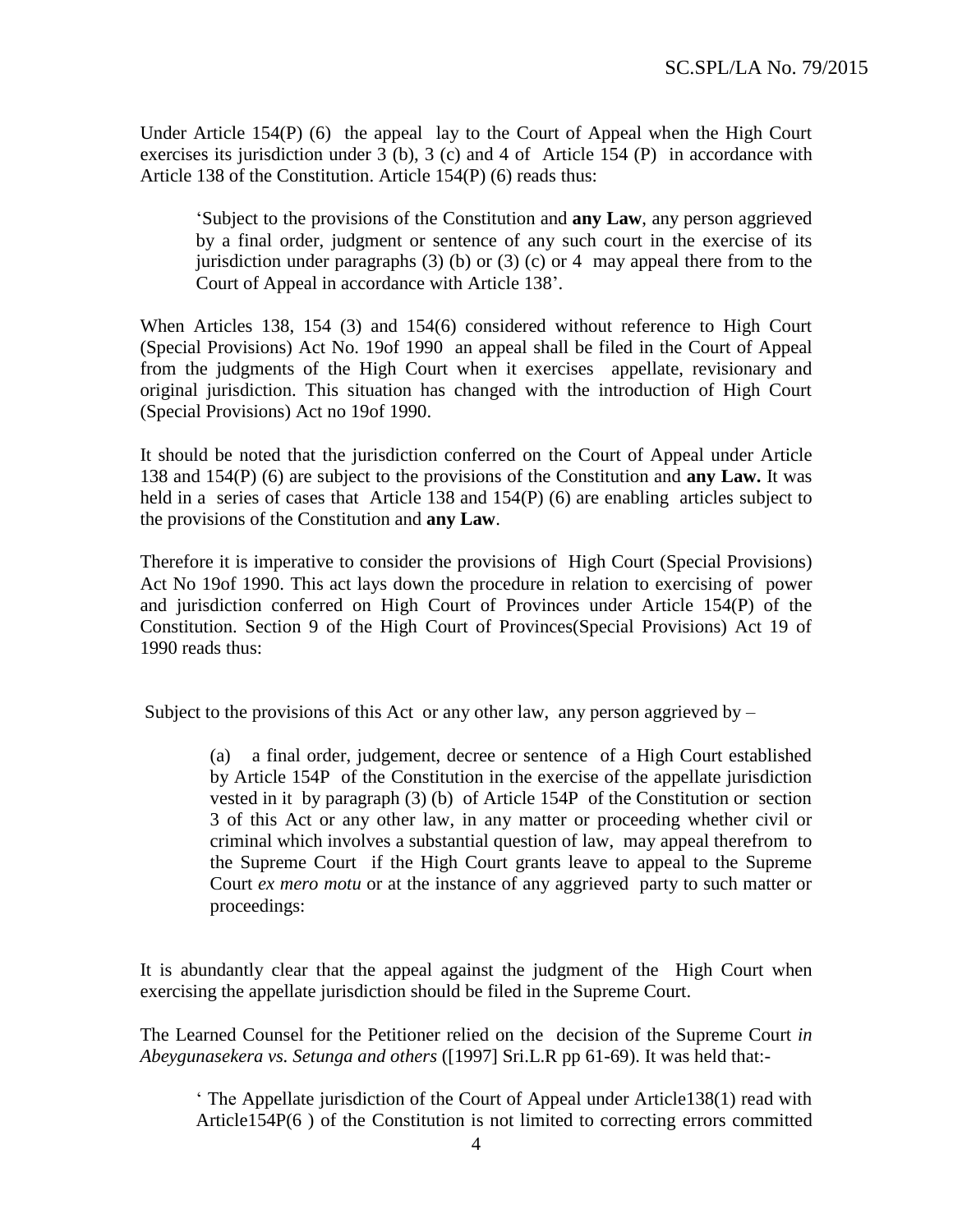by the High Court only in respect of Orders given by way of an appeal. The Court of Appeal has jurisdiction to hear an appeal against a decision of the High Court whether given by way of an Appeal or Revision'.

However in *Abeygunasekera vs.Ajith De Silva*([1998] 1 Sri.l.R p134 at p139) a bench consisingt of five judges of the Supreme Court did not follow the judgment in *Abeygunasekera vs. Setunga*(supra) when it held that :-

'The cumulative effect of the provisions of Articles 154 P (3) (b), 154 P (6) and section 9 of Act No. 19 of 1990 is that, while there is a right of appeal to the Supreme Court from the orders etc. of the High Court established under Article 154 (P) of the Constitution in the exercise of the appellate jurisdiction vested in it by article  $154$  (P) (3) (b) or section 3 of Act No. 19 of 1990 or any other Law, there is no right of appeal to the Supreme Court from the orders in the exercise of the revisionary jurisdiction. An Appeal from an order of the High Court in the exercise of its revisionary jurisdiction should be made to the Court of Appeal. An Appeal to the Supreme Court from the decision of the Court of Appeal would lie with leave.

In *Wickremasekera v. Officer in Charge Police Station Ampara* ,( [2004] 1 Sri.LR 258, Shirani Bandaranayake, J ( as she was then) held that:

" The Court of Appeal does not have appellate jurisdiction in terms of Article 138(1) of the Constitution read with Article 154(6) in respect of decisions of the Provincial High Court made in the exercise of its appellate jurisdiction and it is the Supreme Court that has the jurisdiction in respect of appeals from the Provincial High Court as set out in section 9 of the High Court of the Provinces (Special Provisions) Act , No. 19 of 1990".

Therefore it is abundantly clear that when High Court exercises appellate jurisdiction an appeal lies to the Supreme Court after first having obtained leave.

When the Provincial High Court exercises appellate jurisdiction, it exercises appellate jurisdiction hitherto exclusively vested in the Court of Appeal. It exercises a parallel or concurrent jurisdiction with the Court of Appeal. The High Court when it exercises appellate jurisdiction it is not subordinate to the Court of Appeal. That is the basis for conferring jurisdiction on the Supreme Court under section 9 of the High Court of Provinces (Special Provisions) Act No. 19 of 1990 to hear appeals from the judgments of the High Court when it exercises appellate jurisdiction.